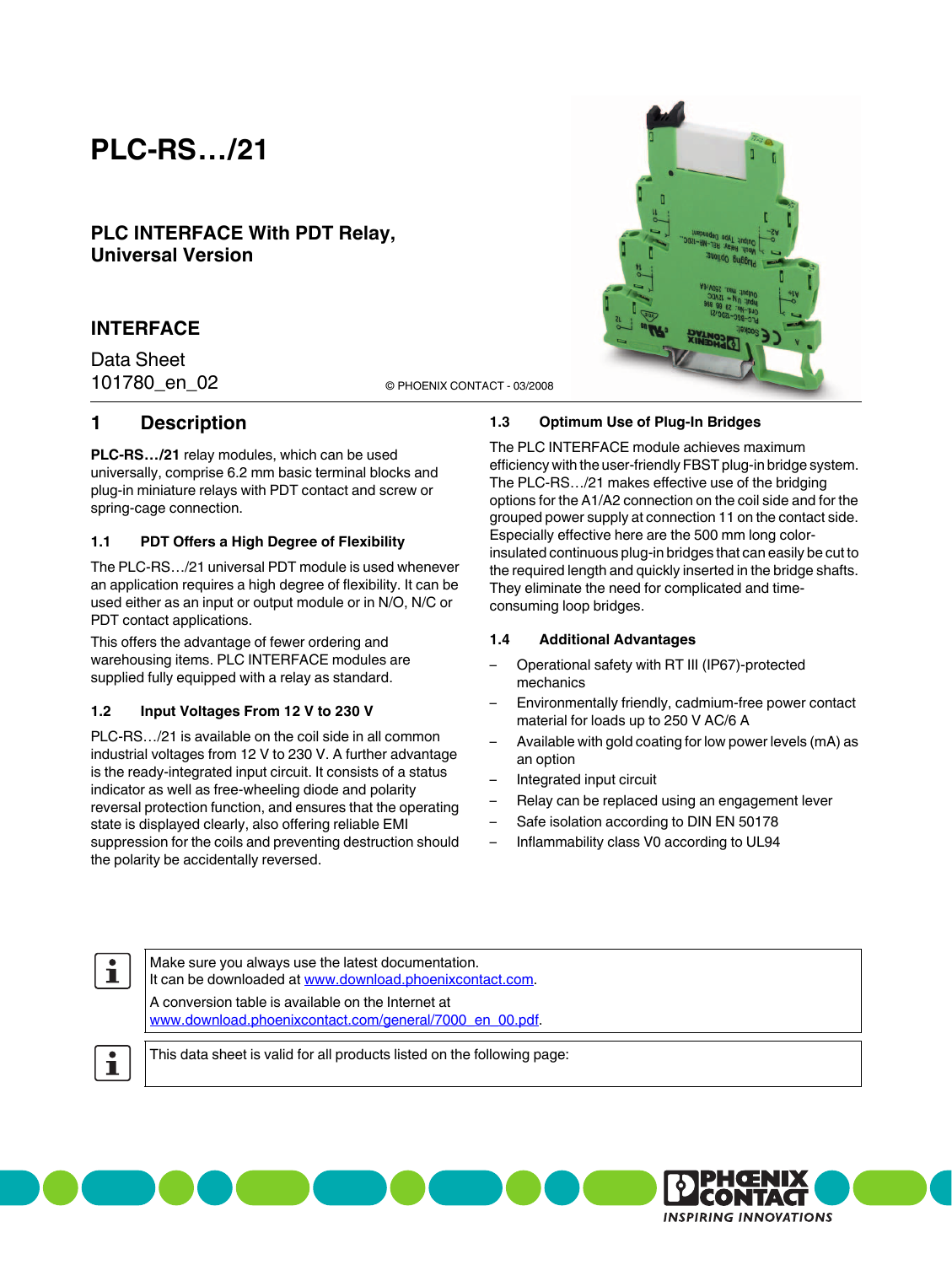# **2 Ordering Data**

#### **PLC INTERFACE With Screw Connection**

| <b>Description</b>                                                                                                                                                    |                                | <b>Type</b>                                      | Order No. | Pcs./Pck. |
|-----------------------------------------------------------------------------------------------------------------------------------------------------------------------|--------------------------------|--------------------------------------------------|-----------|-----------|
| PLC INTERFACE With Multi-Layer Contact Relay, Universal Version                                                                                                       |                                |                                                  |           |           |
| PLC INTERFACE, comprising PLC-BSC/21<br>basic terminal block and plug-in miniature relay<br>(see INTERFACE catalog), for mounting on $\Box$                           |                                | 12 V DC PLCRSC-12DC/21AU                         | 2966919   | 10        |
|                                                                                                                                                                       | 24 V DC                        | PLCRSC-24DC/21AU                                 | 2966265   | 10        |
|                                                                                                                                                                       | 24 V AC/DC                     | PLCRSC-24UC/21AU                                 | 2966278   | 10        |
|                                                                                                                                                                       |                                | 48 V DC PLCRSC-48DC/21AU                         | 2966126   | 10        |
|                                                                                                                                                                       | 60 V DC                        | PLCRSC-60DC/21AU                                 | 2966142   | 10        |
|                                                                                                                                                                       |                                | 120 V AC/110 V DC PLCRSC-120UC/21AU              | 2966281   | 10        |
|                                                                                                                                                                       |                                | 230 V AC/220 V DC <sup>1</sup> PLCRSC-230UC/21AU | 2966294   | 10        |
| <b>PLC INTERFACE With Power Contact Relay, Universal Version</b>                                                                                                      |                                |                                                  |           |           |
| PLC INTERFACE, comprising PLC-BSC/21<br>basic terminal block and plug-in miniature relay<br>(see INTERFACE catalog), for mounting on <b>L__</b><br>48 V DC<br>60 V DC |                                | 12 V DC PLCRSC-12DC/21                           | 2966906   | 10        |
|                                                                                                                                                                       |                                | 24 V DC PLCRSC-24DC/21                           | 2966171   | 10        |
|                                                                                                                                                                       |                                | 24 V AC/DC PLCRSC-24UC/21                        | 2966184   | 10        |
|                                                                                                                                                                       |                                | PLCRSC-48DC/21                                   | 2966113   | 10        |
|                                                                                                                                                                       | PLCRSC-60DC/21                 | 2966139                                          | 10        |           |
| 120 V AC/110 V DC                                                                                                                                                     |                                | <b>PLCRSC-120UC/21</b>                           | 2966197   | 10        |
|                                                                                                                                                                       | 230 V AC/220 V DC <sup>1</sup> | PLCRSC-230UC/21                                  | 2966207   | 10        |

<sup>1</sup> The PLC-ATP BK insulating plate must be installed for voltages greater than 250 V (L1, L2, L3) between the same terminal points on adjacent modules (see ["Accessories"](#page-2-0)). FBST 8-PLC... or FBST 500... is then used for potential bridging.

#### **PLC INTERFACE With Spring-Cage Connection**

| <b>Description</b>                                                                                                                                |                                   | <b>Type</b>                                      | Order No. | Pcs./Pck. |
|---------------------------------------------------------------------------------------------------------------------------------------------------|-----------------------------------|--------------------------------------------------|-----------|-----------|
| PLC INTERFACE With Multi-Layer Contact Relay, Universal Version                                                                                   |                                   |                                                  |           |           |
| PLC INTERFACE, comprising PLC-BSC/21<br>basic terminal block and plug-in miniature relay<br>(see INTERFACE catalog), for mounting on $\mathbb{L}$ |                                   | 12 V DC PLCRSP-12DC/21AU                         | 2967442   | 10        |
|                                                                                                                                                   | 24 V DC                           | PLCRSP-24DC/21AU                                 | 2966540   | 10        |
|                                                                                                                                                   | 24 V AC/DC                        | PLCRSP-24UC/21AU                                 | 2966553   | 10        |
|                                                                                                                                                   |                                   | 48 V DC PLCRSP-48DC/21AU                         | 2966566   | 10        |
|                                                                                                                                                   |                                   | 60 V DC PLCRSP-60DC/21AU                         | 2966579   | 10        |
|                                                                                                                                                   |                                   | 120 V AC/110 V DC PLCRSP-120UC/21AU              | 2966582   | 10        |
|                                                                                                                                                   |                                   | 230 V AC/220 V DC <sup>1</sup> PLCRSP-230UC/21AU | 2966647   | 10        |
| <b>PLC INTERFACE With Power Contact Relay, Universal Version</b>                                                                                  |                                   |                                                  |           |           |
| PLC INTERFACE, comprising PLC-BSC/21<br>basic terminal block and plug-in miniature relay<br>(see INTERFACE catalog), for mounting on $L$          | 12 V DC                           | PLCRSP-12DC/21                                   | 2967439   | 10        |
|                                                                                                                                                   | 24 V DC                           | PLCRSP-24DC/21                                   | 2966472   | 10        |
|                                                                                                                                                   |                                   | 24 V AC/DC PLCRSP-24UC/21                        | 2966485   | 10        |
|                                                                                                                                                   |                                   | 48 V DC PLCRSP-48DC/21                           | 2966498   | 10        |
|                                                                                                                                                   | 60 V DC                           | PLCRSP-60DC/21                                   | 2966511   | 10        |
|                                                                                                                                                   | 120 V AC/110 V DC PLCRSP-120UC/21 |                                                  | 2966524   | 10        |
|                                                                                                                                                   | 230 V AC/220 V DC <sup>1</sup>    | PLCRSP-230UC/21                                  | 2966537   | 10        |

<sup>1</sup> The PLC-ATP BK insulating plate must be installed for voltages greater than 250 V (L1, L2, L3) between the same terminal points on adjacent modules (see ["Accessories"](#page-2-0)). FBST 8-PLC... or FBST 500... is then used for potential bridging.

 $\mathbf i$ With the 120 V and 230 V modules, an REL-MR-60DC/... 60 V relay is normally used due to the input circuit integrated in the basic terminal block. For the protection of input and output, inductive loads must be dampened with an effective protective circuit.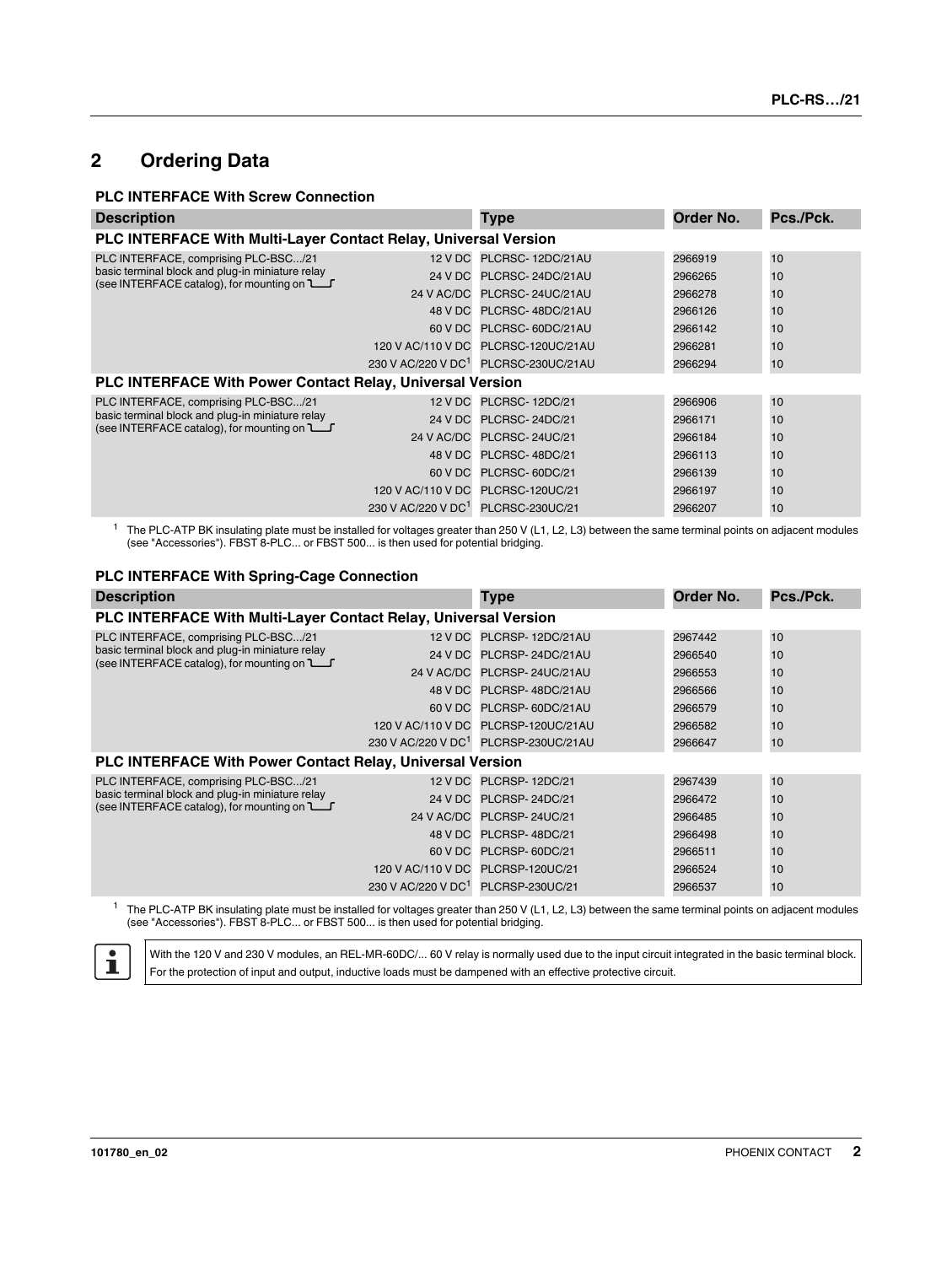#### <span id="page-2-0"></span>**Accessories**

 $\bullet$ í

| <b>Description</b> | <b>Type</b>       | Order No. | Pcs./Pck. |
|--------------------|-------------------|-----------|-----------|
| Insulating plate   | <b>PLC-ATP BK</b> | 2966841   | 25        |

The PLC-ATP BK insulating plate should be used in the following cases: always fit at the start and end of a PLC terminal strip for voltages greater than 250 V (L1, L2, L3) between the same terminal points on adjacent modules (FBST 8-PLC… or FBST 500… can be used for<br>potential bridging) and for safe isolation between adjacent modules.

For additional accessories such as power terminal blocks and plug-in bridges, please refer to the INTERFACE catalog or [www.phoenixcontact.com.](http://www.phoenixcontact.com)

# **3 Technical Data**

| <b>Input Data</b>                            | 24DC                                                                               | 24UC                                     | 120UC                             | 230UC                 |
|----------------------------------------------|------------------------------------------------------------------------------------|------------------------------------------|-----------------------------------|-----------------------|
| Nominal input voltage <sup>1</sup>           | 24 V DC                                                                            | 24 V AC/DC                               | 120 V AC/<br>110 V DC             | 230 V AC/<br>220 V DC |
| Permissible range (with reference to $U_N$ ) |                                                                                    | See "Operating Voltage Ranges" on page 5 |                                   |                       |
| Typical input current at U <sub>N</sub>      | 9 mA                                                                               | 11 mA/8.5 mA                             | $3.5 \text{ mA}$ / $3 \text{ mA}$ | 3 mA                  |
| Typical response time at $U_N$               | 4 ms                                                                               | 6 ms                                     | 6 ms                              | 7 ms                  |
| Typical release time at U <sub>N</sub>       | 8 ms                                                                               | 15 <sub>ms</sub>                         | 15 <sub>ms</sub>                  | 15 <sub>ms</sub>      |
| Input circuit                                | Yellow LED,<br>protection<br>against polarity<br>reversal, free-<br>wheeling diode |                                          | Yellow LED, bridge rectifier      |                       |

<sup>1</sup> The PLC-ATP BK insulating plate must be installed for voltages greater than 250 V (L1, L2, L3) between the same terminal points on adjacent modules (see ["Accessories"](#page-2-0)). FBST 8-PLC... or FBST 500... is then used for potential bridging.

| <b>Output Data</b>          | <b>PLC-21</b>              | <b>PLC-21AU</b>          |  |
|-----------------------------|----------------------------|--------------------------|--|
| Contact type                | Single contact, SPDT       |                          |  |
| Contact material            | AgSnO                      | AgSnO + $5 \mu A^1$      |  |
| Maximum switching voltage   | 250 V AC/DC <sup>2</sup>   | 30 V AC/36 V DC          |  |
| Minimum switching voltage   | 12 V AC/DC                 | 100 mV                   |  |
| Limiting continuous current | 6 A                        | 50 mA                    |  |
| Maximum inrush current      | 30 A (for AC 15 operation) | 50 mA                    |  |
| Minimum switching current   | 10 <sub>m</sub> A          | 1 mA                     |  |
| Maximum shutdown power      | Ohmic load $\tau = 0$ ms   | Ohmic load $\tau = 0$ ms |  |
| 24 V DC                     | 140 W                      | 1.2W                     |  |
| 48 V DC                     | 20 W                       | -                        |  |
| 60 V DC                     | 18 W                       | -                        |  |
| 110 V DC                    | 23 W                       | -                        |  |
| 220 V DC                    | 40 W                       | -                        |  |
| 250 V AC                    | 1500 VA                    | -                        |  |
| Minimum switching power     | 120 mW                     | 10 µW                    |  |

<sup>1</sup> If the specified maximum values are exceeded, the gold coating will be damaged. In subsequent operation, the AgSnO contact values given here will apply. This can then result in reduced service life, similar to dedicated power contacts.

<sup>2</sup> The PLC-ATP BK insulating plate must be installed for voltages greater than 250 V (L1, L2, L3) between the same terminal points on adjacent modules (see ["Accessories"](#page-2-0)). FBST 8-PLC... or FBST 500... is then used for po

| <b>General Data</b>                               |                                                                                 |
|---------------------------------------------------|---------------------------------------------------------------------------------|
| Impulse voltage withstand level                   | 4 kV, 50 Hz, 1 min.                                                             |
| Ambient temperature range                         |                                                                                 |
| Operation                                         | $-25^{\circ}$ C  60 $^{\circ}$ C (230 V type -25 $^{\circ}$ C  55 $^{\circ}$ C) |
| Storage/transport                                 | $-40^{\circ}$ C  85 $^{\circ}$ C                                                |
| Nominal operating mode                            | 100% operating factor                                                           |
| Inflammability class according to UL 94 (housing) | V <sub>0</sub>                                                                  |
| Mechanical service life                           | $2 \times 10^7$ cycles                                                          |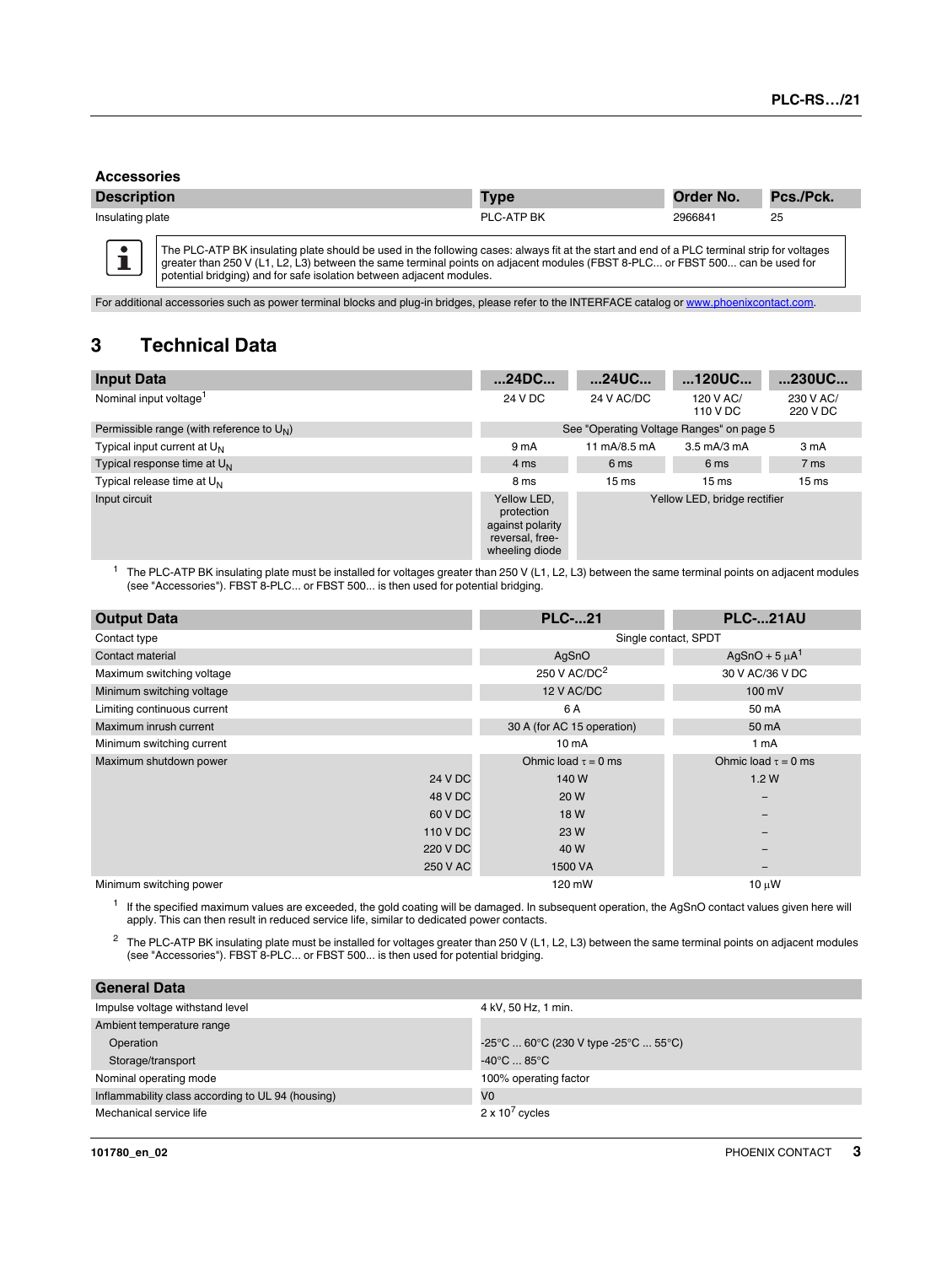#### **General Data (Continued)**

| Air and creepage distances between the circuits <sup>1</sup> | IEC 60664, IEC 60664 A, DIN VDE 0110, DIN EN 50178/VDE 0106-160,<br>IEC 60255/DIN VDE 0435 |
|--------------------------------------------------------------|--------------------------------------------------------------------------------------------|
| Pollution degree                                             | 3                                                                                          |
| Surge voltage category                                       | Ш                                                                                          |
| Mounting position                                            | Any                                                                                        |
| Mounting                                                     | Can be aligned without spacing                                                             |
| Conductor cross-section                                      |                                                                                            |
| Solid, with screw connection                                 | $0.14$ mm <sup>2</sup> 2.5 mm <sup>2</sup> (26 - 14 AWG)                                   |
| Stranded, with screw connection                              | $0.14$ mm <sup>2</sup> 1.5 mm <sup>2</sup> (26 - 14 AWG)                                   |
| Solid, with spring-cage connection                           | 0.2 mm <sup>2</sup> 2.5 mm <sup>2</sup> (24 - 14 AWG)                                      |
| Stranded, with spring-cage connection                        | 0.2 mm <sup>2</sup> 1.5 mm <sup>2</sup> (24 - 14 AWG)                                      |
| Stripping length                                             |                                                                                            |
| Screw connection                                             | $10 \text{ mm}$                                                                            |
| Spring-cage connection                                       | 8 mm                                                                                       |
| Dimensions (W x H x D)                                       | 6.2 mm x 94 mm x 80 mm                                                                     |
| Housing material                                             | Polyamide PA, green                                                                        |

<sup>1</sup> The PLC-ATP BK insulating plate must be installed for safe isolation between adjacent modules (see ["Accessories"\)](#page-2-0). FBST 8-PLC... or FBST 500... is<br>then used for potential bridging.

| <b>Tests/Approvals</b> |             |
|------------------------|-------------|
| СE                     |             |
| UL                     | 。(4).  (4). |
| GL                     | (GL)        |

# **4 Block Diagram**